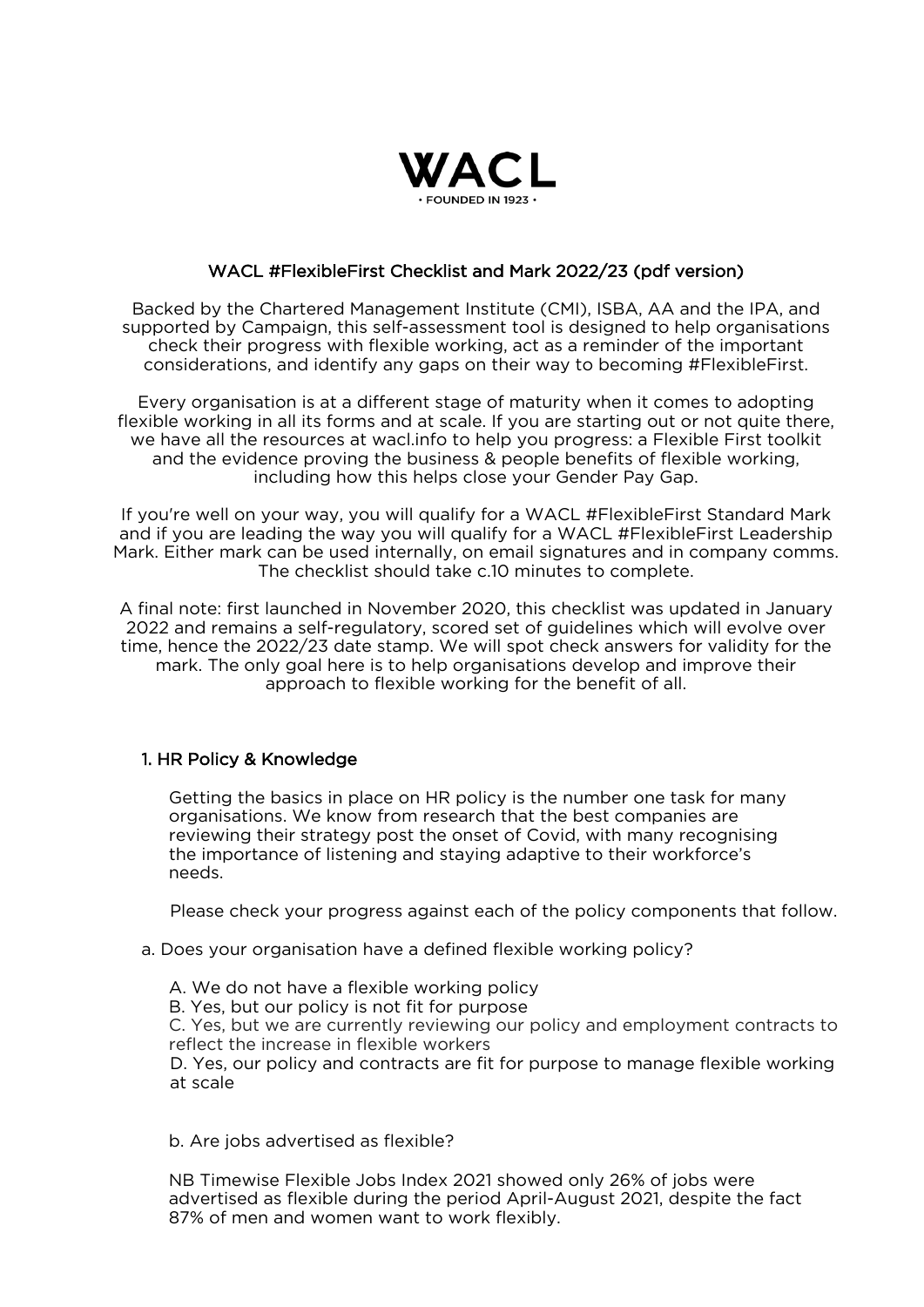- A. We advertise very few jobs as flexible
- B. We advertise <50% jobs as flexible
- C. Most jobs are advertised as flexible
- D. All our jobs are advertised as flexible
- c. When can employees request flexible working in your organisation?

The Equality Act 2010 gives UK employees the right to request flexibility working from week 26 of employment.

- A. From week 26 in the job
- B. After an agreed trial period, but less than 26 weeks in the job
- C. From Day 1 in the job
- D. Ahead of Day 1, as part of the appointment process

d. Does your organisation offer and encourage different forms of flexible working?

The House of Commons briefing paper on Flexible Working (October 2018) defines the different types of flexible working as below:

- Part time [contracted to work less than full-time hours]
- Flexi-time [variable start/end time within agreed limits]
- Home or remote working [works all or part of contracted hours from home]
- Job sharing [works part-time day/week/year and share duties with another worker]

• Compressed hours [work total contracted hours across fewer than usual number of days]

- Annualised hours [averages out working time across the year]
- Term-time working [work follows school term patterns]

• Varied-hours or time banking [works short periods of time to manage specific work]

• Structured time off in lieu [works longer hours in busy periods and less in quieter ones]

Which of these does your organisation offer and encourage?

- A. None of them
- B. 1-3 of them
- C. 4 or more
- D. All of them

e. Do you have a shared parental leave policy?

- A. We do not have a shared parental leave policy
- B. We are reviewing our shared parental leave policy and starting to take steps to help make SPL the norm
- C. Our shared parental leave policy is fit for purpose and actively encouraged

## 2. Infrastructure – technology

The organisations who have been managing flexible workers at scale for many years know how essential it is to have the infrastructure in place to support flexible working. Have you got the bases covered?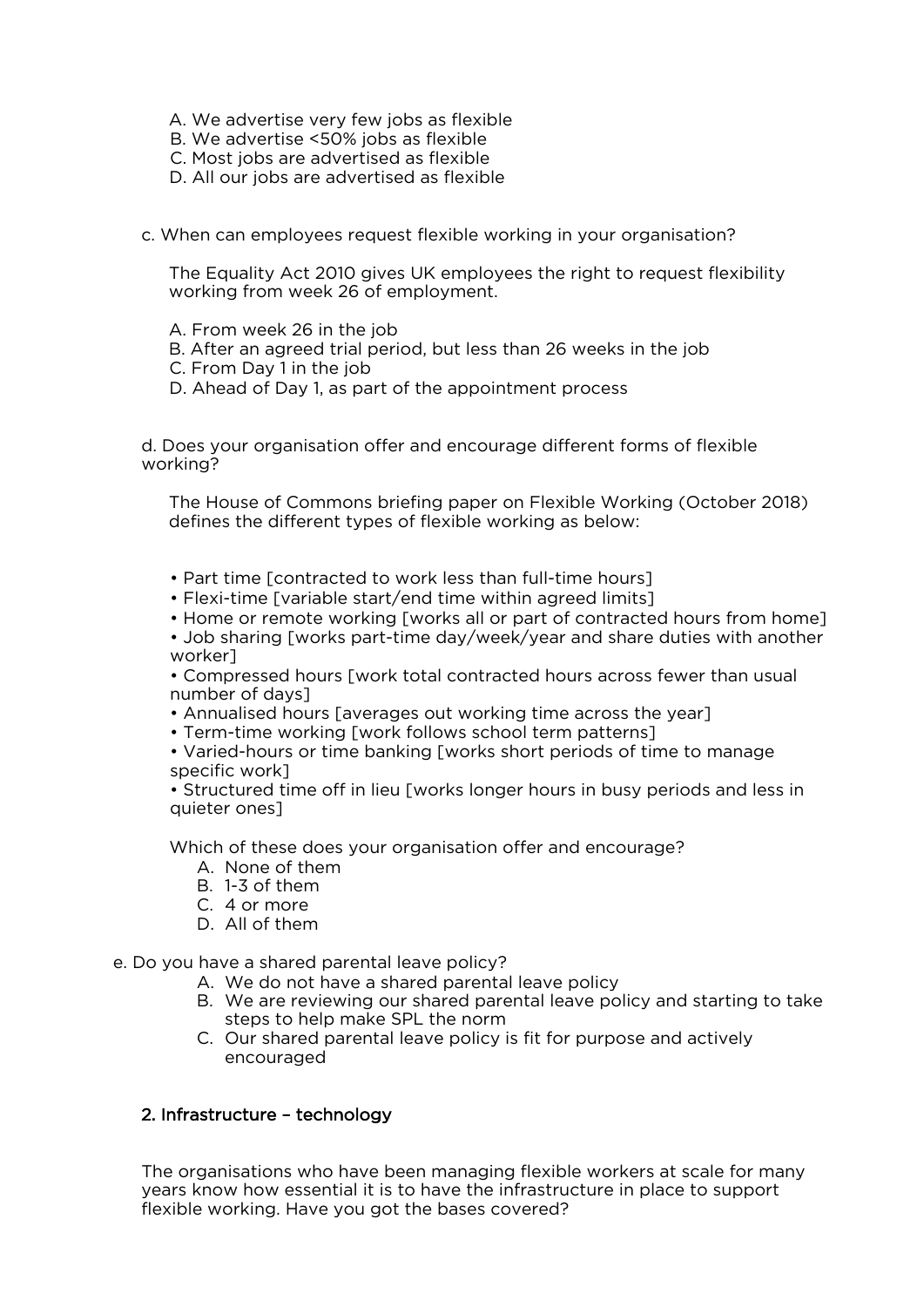- a. To work remotely at any time (whether at home or outside the office) do your employees have the basic tech equipment they need to connect?
	- A. We do not have this in place
	- B. Most of our flexible workers are equipped
	- C. All employees are fully equipped
- b. Some remote workers benefit from additional technology supporting multi-team projects and collaborative co-creation. Does your organisation have this extra technology in place?
- (e.g. access to shared data, online video conferencing, co-creation apps).
	- A. We do not have this in place
	- B. Most of our flexible workers are equipped
	- C. All employees are fully equipped

### 3. Employee support systems

Best-in-class organisations also recognise that it is important to support flexible workers with, for example, employee resource groups and training for managers and leaders.

a. Does your organisation have employee resource groups (eg. parents, LGBTQ+, volunteers)?

- A. We do not have employee interest groups
- B. We have some employee interest groups
- C. We have multiple employee interest groups
- b. Are Leaders and Managers trained to manage flexible workers, distribute workload between flexible & full time workers, and know to reward employee output, not presenteeism?

A. We do not have training for Leaders and Managers to manage flexible workers

B. Some leaders and managers have had training

C. We have regular training programmes in place

c. Does your organisation offer specialist support initiatives for workers returning after career breaks?

> A. We do not offer specialist support B. We have some initiatives but are developing more

C. We have a number of programmes in place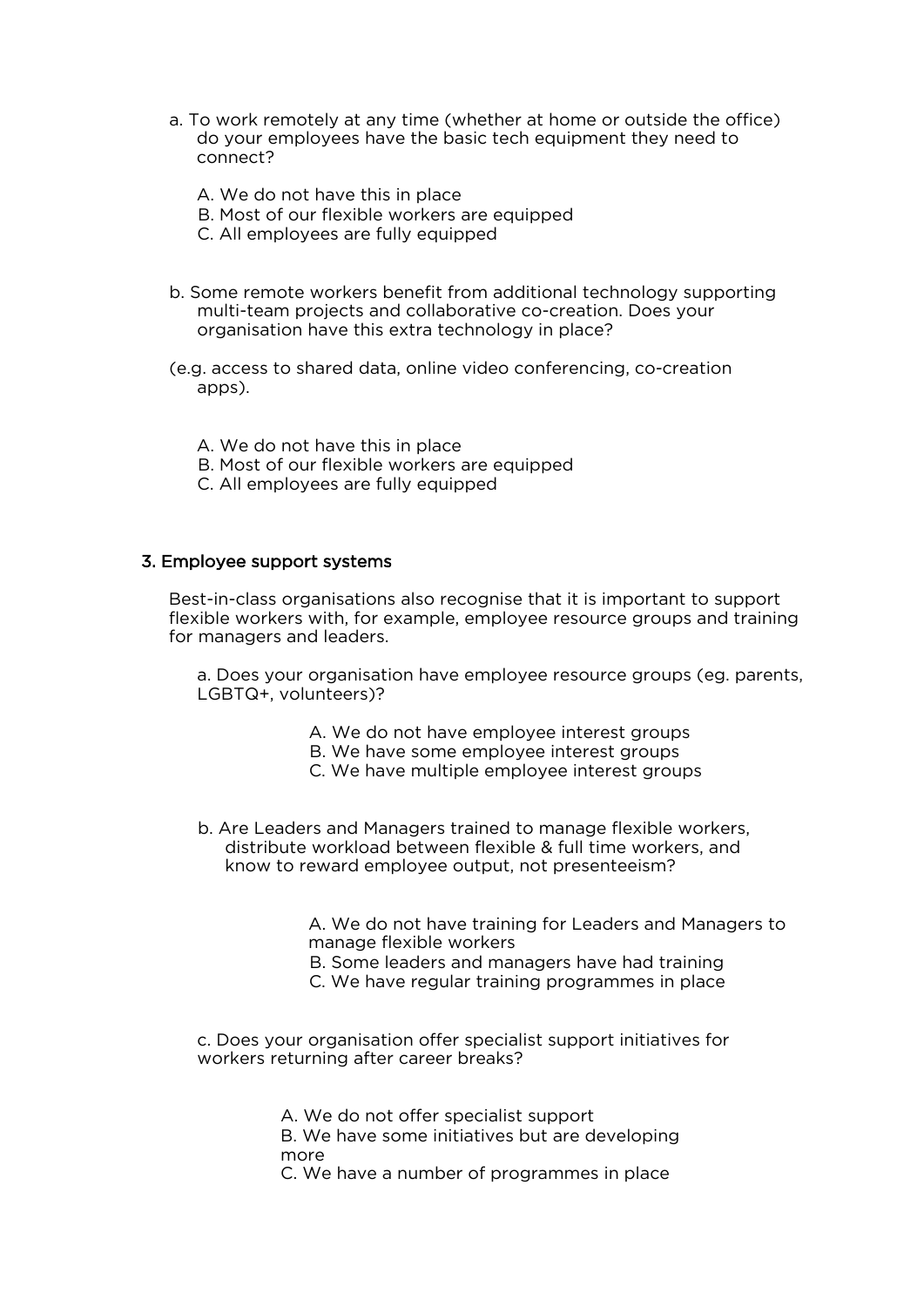## 4. Impact Metrics

They say that you get what you measure, and it is important to understand the impact of flexible working on your organisation's productivity, recruitment & retention, employee engagement & well-being, cost base and DEI targets.

a. Productivity

Are you measuring the impact of flexible working on productivity in your organisation?

> A. We do not measure the impact of flexible working on productivity B. We have some data, but we aren't yet clear C. We consistently measure the impact of flexible working on productivity

b. Recruitment & Retention

Churn costs businesses millions every year and attracting & retaining new talent is a board level agenda. Are you measuring the impact of your flexible working strategy on recruitment and retention?

> A. We do not measure the impact of flexible working on our talent recruitment and retention B. We have some data, but we aren't yet clear C. We consistently measure the impact of flexible working on talent recruitment and retention

c. Business costs

Many organisations highly experienced with flexible working told us that a starting point for them was the need to respond to office space costs increasing in line with a growing workforce, whilst also considering the costs associated with remote working (eg technology). Do you measure the impact of flexible working on business costs?

A. We do not measure the impact of flexible working on business costs B. We have some data, but we aren't yet clear C. We consistently measure the impact of flexible working on business costs

d. Employee engagement and well-being

Some leaders are concerned that flexible workers may not be as motivated or engaged as those who work full-time and/or work in an office. Others are concerned about the well-being and mental health of remote workers in particular. Does your organisation measure employee engagement and well-being in relation to flexible working?

A. We do not measure the impact of flexible working on employee engagement and well being B. We have some data, but we aren't yet clear

C. We consistently measure the impact of flexible working on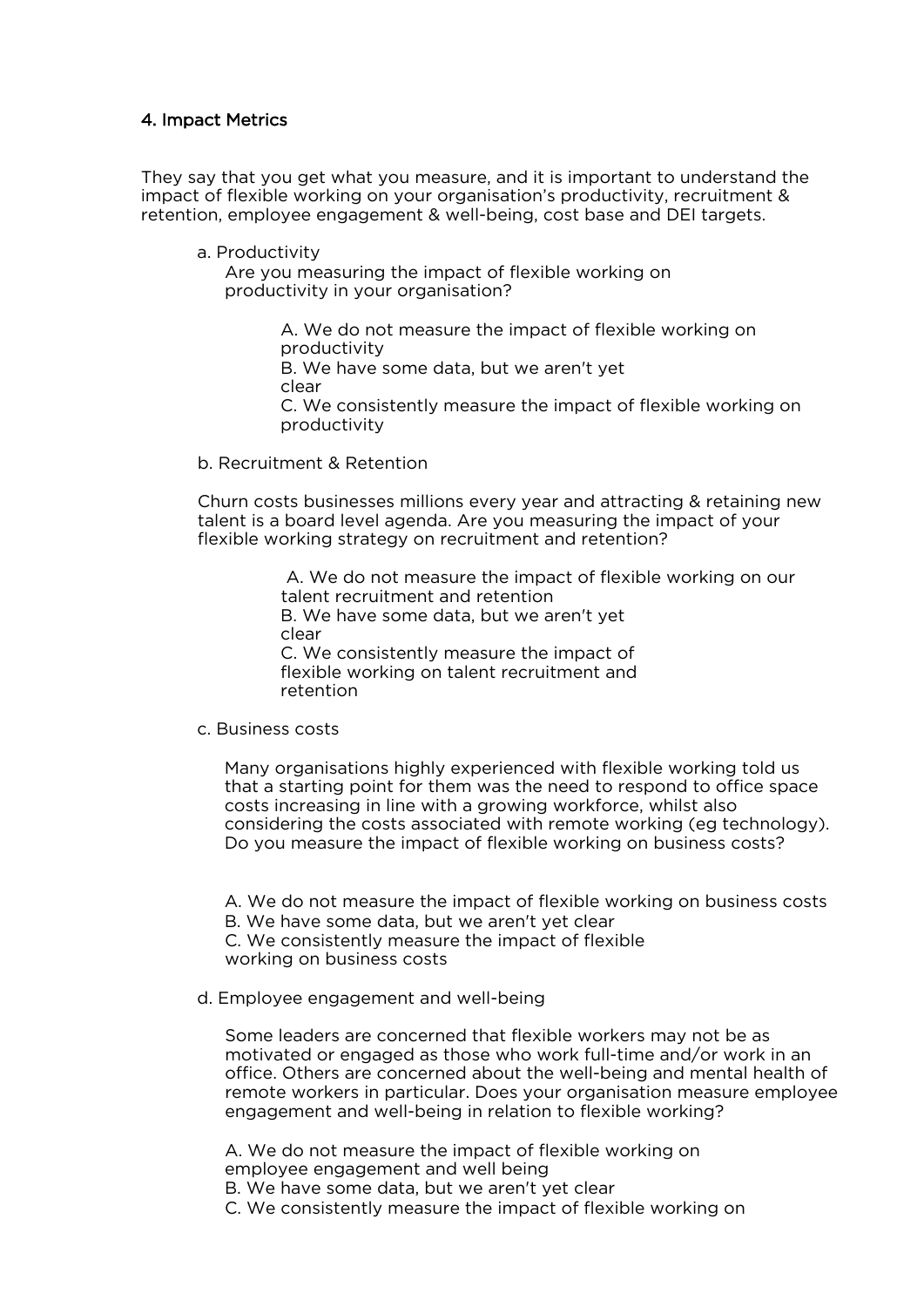### employee engagement and well being

e. Diversity, equity and inclusion targets

One of the strongest arguments for flexible working is that it increases an organisation's access to, and retention of a broader talent pool, in the process improving diversity, equity & inclusion. Does your organisation measuring the impact of flexible working on DEI?

- A. We do not measure the impact of flexible working on DEI
- B. We have some data, but we aren't yet clear
- C. We consistently measure the impact of flexible working on DEI
- f. Gender Pay Gap reporting

Addressing your gender pay gap is an essential step in creating a level playing field for the women in your organisation to progress. Does your organisation measure the impact of flexible working on your pay gap?

A. We do not measure the impact of flexible working on our gender pay gap

B. We have some data, but we aren't yet clear

C. We consistently measure the impact of flexible working on our gender pay gap

## 5. Culture and leadership

Policy is one thing, making flexible working an accepted part of a company's culture is another, and we all know that leadership behaviour is essential to creating sustainable change. Is your organisation walking the talk on these working practices?

- a. Top management team are advocates of flexible working
	- A. Strongly disagree
	- B. Disagree
	- C. Neither agree nor disagree
	- D. Agree
	- E. Strongly agree
- b. Colleagues who work flexibly are equally valued by the organisation A. Strongly disagree
	- B. Disagree
	- C. Neither agree nor disagree
	- D. Agree
	- E. Strongly agree
- c. When meetings are hybrid, all teams and management are inclusive of those that work remotely to ensure fairness
	- A. Strongly disagree
		- B. Disagree
		- C. Neither agree nor disagree
		- D. Agree
		- E. Strongly agree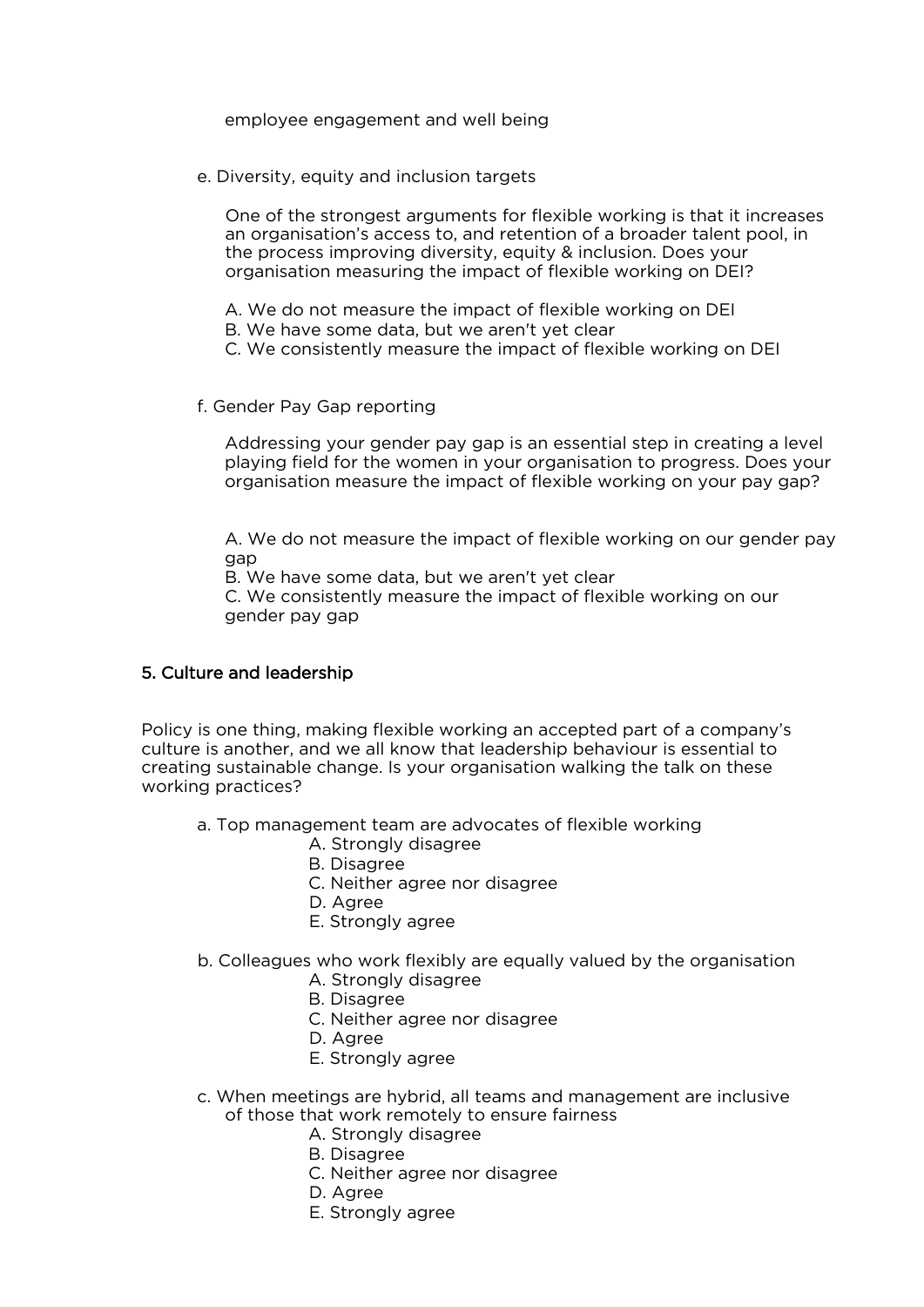- d. Meetings and deadlines are fairly scheduled to be
	- reasonable to flexible workers
	- A. Strongly disagree
	- B. Disagree
	- C. Neither agree nor disagree
	- D. Agree
	- E. Strongly agree

# e. We reward output not presenteeism

- A. Strongly disagree
- B. Disagree
- C. Neither agree nor disagree
- D. Agree
- E. Strongly agree
- f. Colleagues who work flexibly are just as likely to be promoted as those who don't.
	- A. Strongly disagree
	- B. Disagree
	- C. Neither agree nor disagree
	- D. Agree
	- E. Strongly agree
- g. There are several senior management role models for flexible
	- working in our business
	- A. Strongly disagree
	- B. Disagree
	- C. Neither agree nor disagree
	- D. Agree
	- E. Strongly agree

h. Colleagues who work flexibly have the same opportunities to develop skills and networks as those who don't

- A. Strongly disagree
- B. Disagree
- C. Neither agree nor disagree
- D. Agree
- E. Strongly agree

## 6. Nearly done! Please share a contact name below

#### [text box]

We need this information in order to be able to send you your completed checklist for your reference.

## 7. And a contact email address

## [text box]

We need this information in order to be able to send you your completed checklist for your reference.

8. Having completed the Flexible First Checklist, do you plan to take any further action with regards to your flexible working policies?